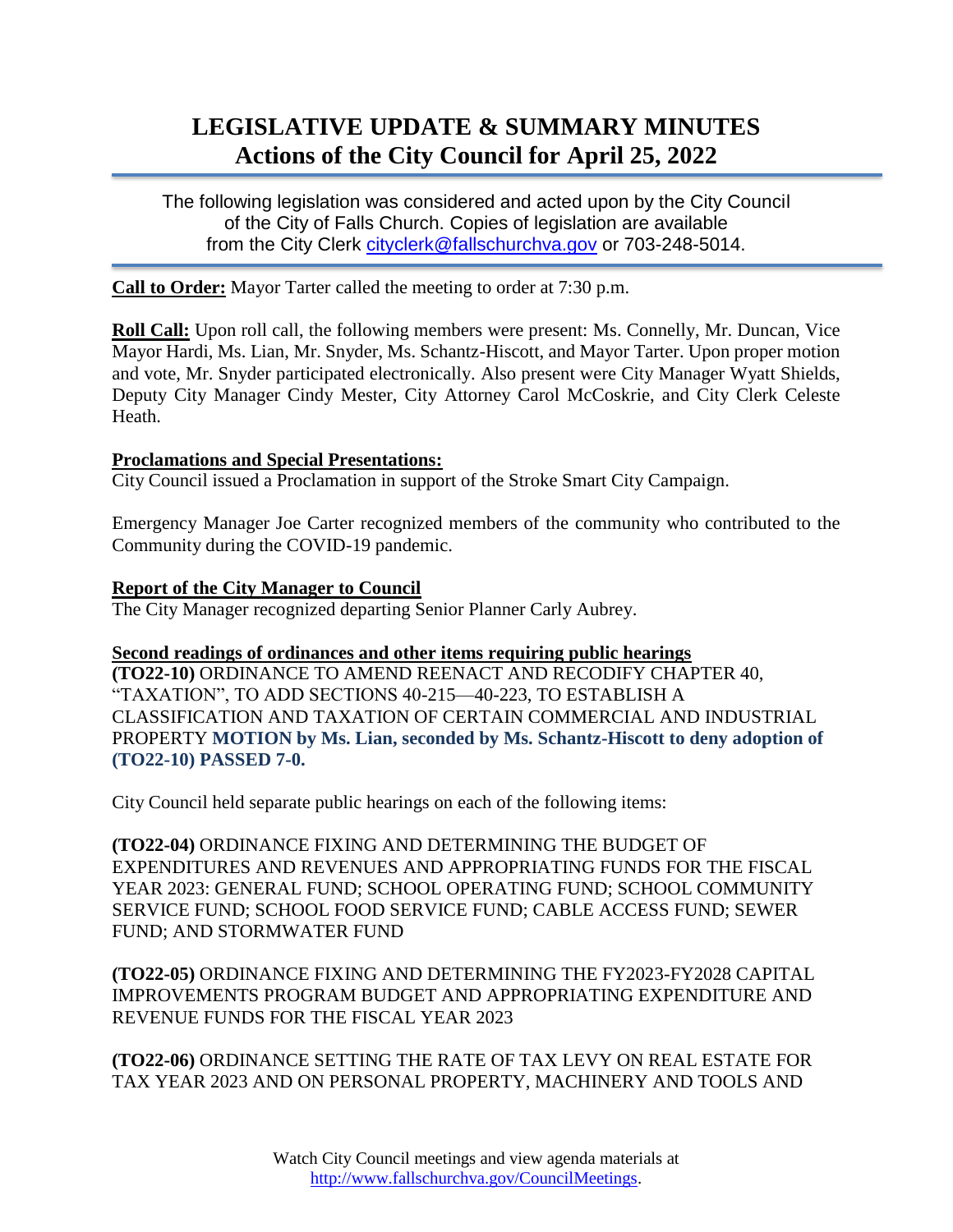ALL OTHER PROPERTY SEGREGATED BY LAW FOR LOCAL TAXATION IN THE CITY OF FALLS CHURCH VIRGINIA FOR TAX YEAR 2022

**(TO22-07)** ORDINANCE TO AMEND CHAPTER 42, "UTILITIES," TO REVISE SEWER RATES AND FEES AS OF JULY 1, 2022

**(TO22-08)** ORDINANCE TO SET THE STORMWATER UTILITY BILLING UNIT RATE IN ACCORDANCE WITH CHAPTER 42, ARTICLE VII OF THE CODE OF THE CITY OF FALLS CHURCH, VIRGINIA AS OF JULY 1, 2022

## **Resolutions and first readings of ordinances**

**(TR22-17)** RESOLUTION TO GRANT A SPECIAL EXCEPTION SITE PLAN (SEC. 48- 488.B(3)) FOR A MIXED-USE BUILDING WITH A BUILDING HEIGHT UP TO FIFTEEN (15) STORIES ON APPROXIMATELY 0.76 ACRES OF LAND FOR THE PROPOSED SENIOR HOUSING BUILDING OF THE WEST FALLS ECONOMIC DEVELOPMENT PROJECT, LOCATED AT 7124 LEESBURG PIKE (PORTION OF REAL PROPERTY CODE NUMBER 51-221-010) ON APPLICATION BY TC MIDATLANTIC DEVELOPMENT V, INC. **MOTION by Mr. Duncan, seconded by Ms. Lian to refer (TR22-17) to the Planning Commission, Architectural Advisory Board, Urban Forestry Commission, and Economic Development Authority for review and recommendations to City Council, schedule public hearing and final consideration for August 8, 2022, and advertise the same according to law PASSED 7-0.**

## **Consent Agenda**

**MOTION by Ms. Connelly, seconded by Ms. Schantz-Hiscott to approve the Consent Agenda PASSED 7-0. [As follows:]**

AUTHORIZE THE EXPENDITURE OF UP TO \$120,000 PER FISCAL YEAR UNDER AN EXISTING CONTRACT WITH BATES TRUCKING COMPANY, INC. FOR RECYCLING CENTER CONTAINER SERVICES, SUBJECT TO ANNUAL APPROPRIATION OF FUNDS FOR THAT PURPOSE **AUTHORIZED.**

AUTHORIZE EXPENDITURE OF UP TO \$200,000 PER FISCAL YEAR UNDER AN EXISTING CONTRACT WITH LYFT, INC. DBA LYFT BIKES AND SCOOTERS, LLC FOR CAPITAL BIKESHARE OPERATING, MAINTENANCE & EXPANSION SERVICES, AND TO RENEW THE CONTRACT FOR THREE (3) ADDITIONAL ONE-YEAR TERMS SUBJECT TO APPROPRIATION OF FUNDS **AUTHORIZED.**

AUTHORIZE EXPENDITURES OF UP TO \$702,000 UNDER AN EXISTING CONTRACT WITH UTILITIES UNLIMITED, LLC FOR STORM AND SANITARY SEWER SERVICES, FOR THE WREN'S BRANCH STORMWATER PROJECT, SUBJECT TO APPROPRIATION OF FUNDS FOR THAT PURPOSE **AUTHORIZED.**

AUTHORIZE THE PURCHASING AGENT ON BEHALF OF THE CITY, TO SIGN AN AGREEMENT WITH AM-LINER EAST, INC. FOR SEWER REHABILITATION SERVICES IN A CONTRACT AMOUNT UP TO \$800,000 PER FISCAL YEAR AND TO RENEW THE